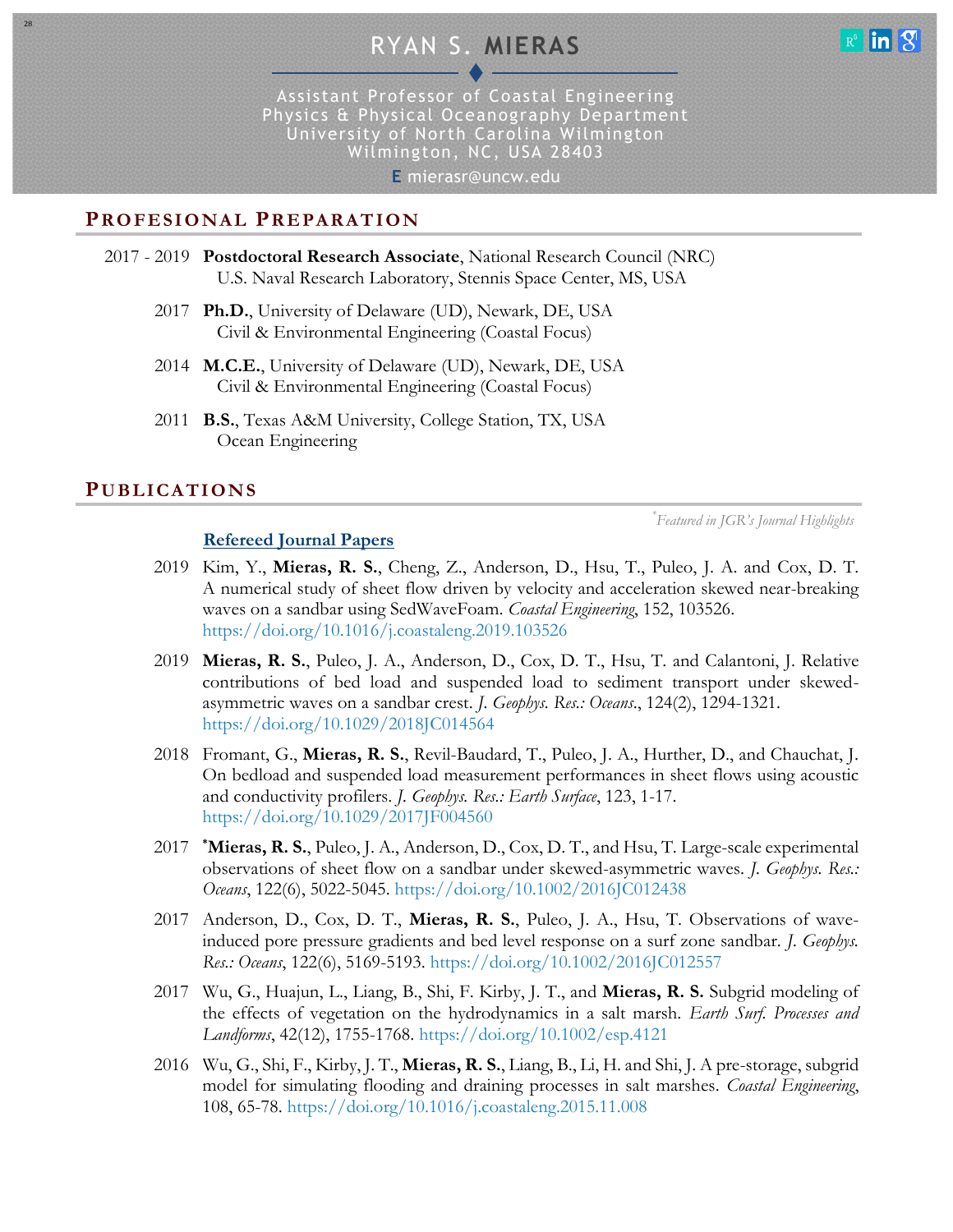#### **Conference Proceedings**

- 2018 Fromant, G., Revil-Baudard, T., **Mieras, R. S.**, Hurther, D., Chauchat, J., and Puleo, J. A. On bedload measurement performances of high-resolution acoustic (ACVP) and conductivity (CCP) profilers. Proc. of *River Flow 2018* Conference, Sept. 5-8, Lyon, France.
- 2017 **Mieras, R. S.,** Puleo, J. A., Anderson, D., Cox, D. T., and Hsu, T. Large-scale experimental observations of wave-induced sediment transport over a surf zone sandbar. Proc. of the *8 th Coastal Dynamics*, June 12-16, Helsingør, Denmark, pp. 618-629. [http://coastaldynamics2017.dk/onewebmedia/179\\_mieras.pdf](http://coastaldynamics2017.dk/onewebmedia/179_mieras.pdf)
- 2017 Kim, Y., Cheng, Z., Hsu, T., **Mieras, R. S.**, and Puleo, J. A. A numerical investigation of sheet flow under non-breaking and breaking waves. Proc. of the *8 th International Conference on Coastal Dynamics*, June 12-16, Helsingør, Denmark, pp. 1779-1788. [http://coastaldynamics2017.dk/onewebmedia/165\\_Kim\\_Yeulwoo.pdf](http://coastaldynamics2017.dk/onewebmedia/165_Kim_Yeulwoo.pdf)
- 2011 Bloxom, A. L., von Ellenrieder, K. D., Anderson, M., **Mieras, R. S.**, and Weidle, W. S. Wave Height Measurements Behind Submerged Lens-Shaped Structures. Proc. 30<sup>th</sup> Int. Conf. *on Ocean, Offshore and Arctic Engineering (ASME)*, Rotterdam, June 19-24: *Ocean Engineering*, Vol. 6, pp. 69-81.<https://doi.org/10.1115/OMAE2011-49102>

#### **Technical Reports**

- 2014 **Mieras, R. S.**, Kirby, J. T. and Shi, F. "A high-resolution numerical model investigation into the response of a channelized salt marsh to a storm surge event." Research Report No. CACR-14-07, Center for Applied Coastal Research, Department of Civil and Environmental Engineering, University of Delaware.
- 2014 **Mieras, R. S.** and Kirby, J. T. "Discharge, Pressure and Bathymetry Measurements in Brockonbridge Gut, Kent County, Delaware: Data Report." Research Report No. CACR-14-05, Center for Applied Coastal Research, Department of Civil and Environmental Engineering, University of Delaware.
- 2013 Shi, F., Kirby, J. T., Hsu, T., Chen, J. and **Mieras, R. S.** "NearCoM-TVD: A Hybrid TVD Solver for the Nearshore Community Model, Documentation and User's Manual." Research Report No. CACR-13-06, Center for Applied Coastal Research, Department of Civil and Environmental Engineering, University of Delaware.

#### **Data Sets**

- 2018 Fromant, G., **Mieras, R. S.**, Revil-Baudard, T., Puleo, J. A., Hurther, D., and Chauchat, J. "Parrot Experiments." Zenodo (publisher). <https://doi.org/10.5281/zenodo.1443459>
- 2018 **Mieras, R. S.**, Puleo, J. A., Cox, D. T. and Hsu, T. "Sandbar Sediment Transport." PRJ-1740, DesignSafe-CI (publisher).<https://doi.org/10.17603/DS2BW9W>

#### **Theses**

- 2017 **Mieras, R. S.**, Sheet flow and suspended sediment transport processes on a surf zone sandbar. Doctoral Dissertation, University of Delaware, Newark, DE, USA, 181 pp. <http://udspace.udel.edu/handle/19716/23210>
- 2014 **Mieras, R. S.**, A high-resolution numerical model investigation into the response of a channelized salt marsh to a storm surge event. Master's Thesis, University of Delaware, Newark, DE, USA, 108 pp.<http://udspace.udel.edu/handle/19716/16412>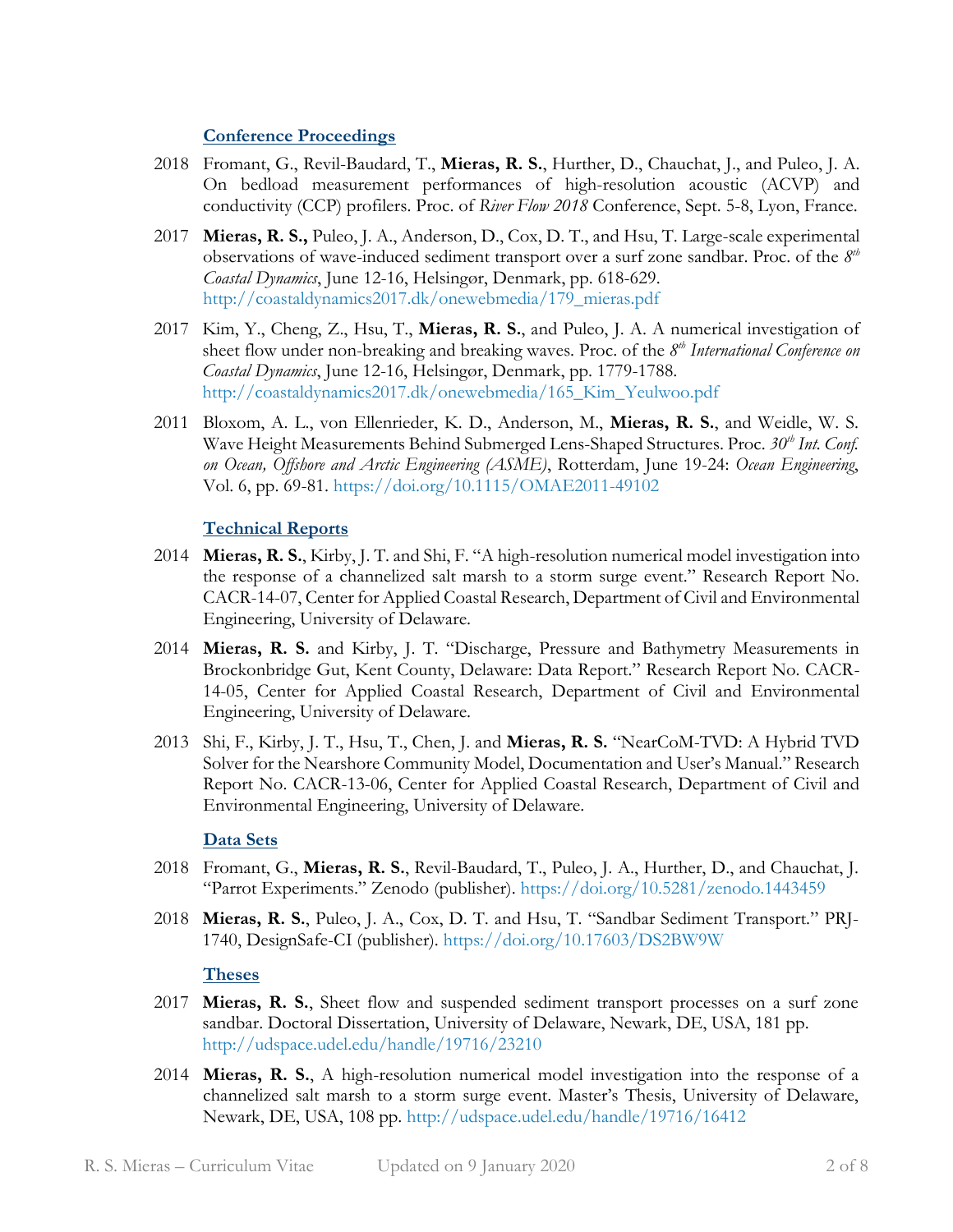# **IN VITE D TAL KS**

- Applied Physics Laboratory (APL), University of Washington, "Cross-shore sediment transport processes over a laboratory sandbar." Seattle, WA, USA, May 30.
- Virginia Tech, "Observations of sediment transport over a large-scale laboratory sandbar." Blacksburg, VA, USA, Oct. 17.
- Louisiana State University, "Sediment transport processes on a large-scale laboratory sandbar." Baton Rouge, LA, USA, Sept. 26.
- U.S. Naval Research Laboratory, "From the sand bed to the free surface: an experimental study of wave-induced sediment transport over a sandbar." Stennis Space Center, MS, USA, Nov. 3.
- USACE Engineering Research and Development Center, Coastal and Hydraulics Laboratory, "Wave-induced sheet flow on a sandbar: roles of the pressure gradient and bed shear stress." Vicksburg, MS, USA, Sept. 20.

### **AWA RD S & HONO RS**

- 2017 2019 National Academy of Sciences, NRC Research Associateship Award
	- Best Student Presentation, Young Coastal Scientists and Engineers Conference
	- Academic Excellence Award, Ocean Engineering Department, Texas A&M
- 2011 Omega Epsilon Ocean Engineering Honor Society
- 2011 Society of Naval Architects and Marine Engineers Scholarship
- 2011 American Bureau of Shipping Scholarship
- 2010 Association of Former Students Scholarship
- 2010 Michael W. Ranger Scholarship
	- Marine Technology Society (MTS) Wayne Ingram Scholarship
	- Louis Stokes Alliance for Minority Participation (LSAMP) Scholarship
	- International Education Fee (IEF) Scholarship

#### **RE SEA RC H EX PE RIE NC E**

#### **Projects with Active Role**

- **Sand-mud Multi-phase Turbulence Experiment**, Ocean City, Maryland (Field)
- **Field Particle Image Velocimetry (PIV)**, Waimanalo, Hawai'i (Field)
- **Oscillatory flow tunnel bed form dynamics**, Naval Research Laboratory (Laboratory)
- **Inner shelf near-bed processes and internal waves**, Point Sal, California (Field)
- **Steady sheet flow dynamics in open channel flow**, Grenoble, France (Laboratory)
- **Sediment transport processes over a sandbar**, Corvallis, Oregon (Laboratory)
- **Large-scale salt marsh channel hydrodynamics**, South Bowers, Delaware (Field)
- **Wave focusing via submerged lens**, Annapolis, Maryland (Laboratory)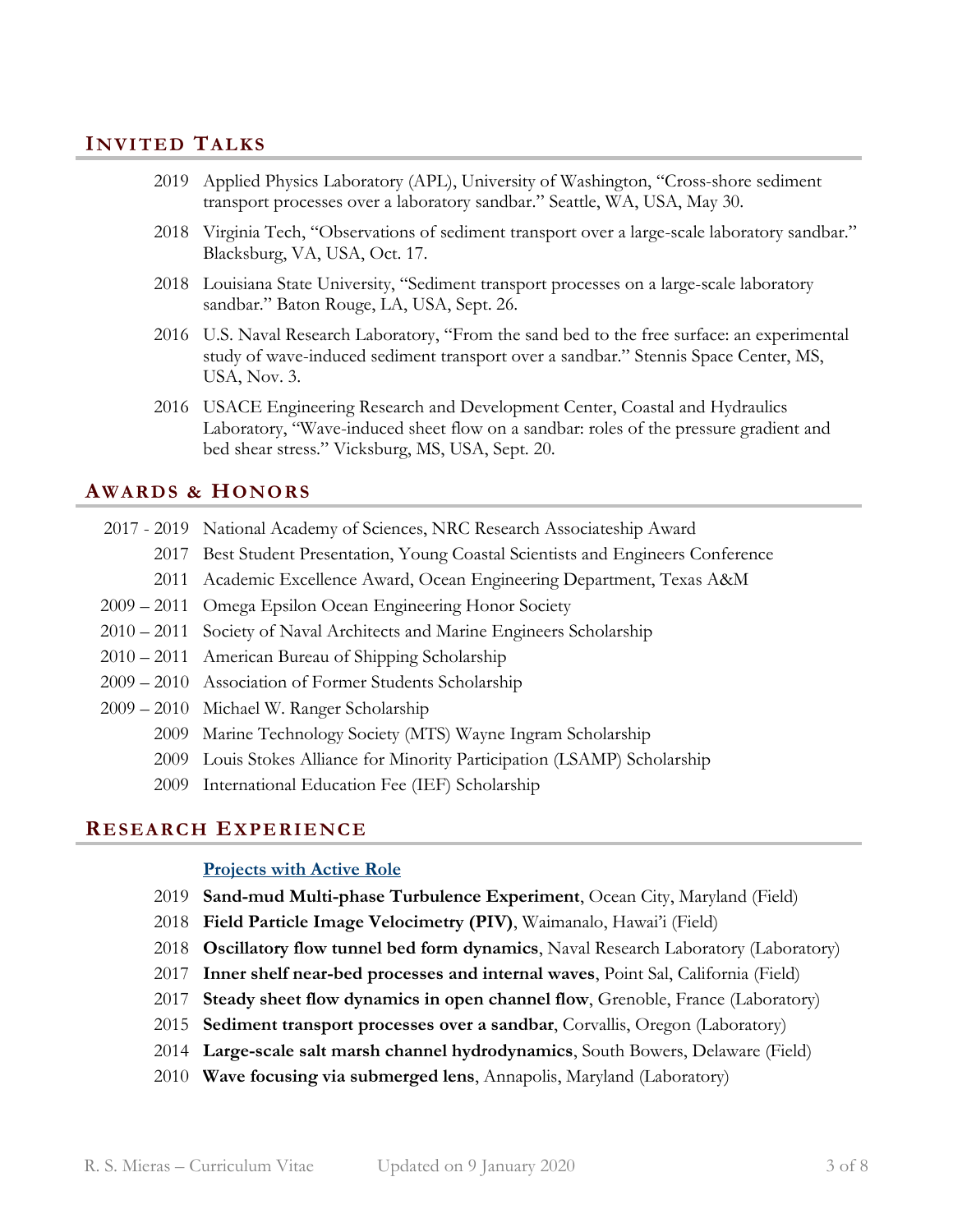#### **Projects with Supporting Role**

- 2018-2019 **Nature-based breakwaters for mitigating boat-wake intracoastal waterway erosion**, Vilano Beach, Florida (Field)
	- 2017 **Mobility of surrogate unexploded ordnance (smart munitions) in the swash zone II**, Wallops Island, Virginia (Field)
	- 2016 **Mobility of surrogate unexploded ordnance (smart munitions) in the swash zone I**, Aberdeen, Maryland (Laboratory)
	- 2016 **Drifter study of spatio-temporal current patterns downdrift of a stabilized coastal inlet**, Dewey Beach, Delaware (Field)
	- 2014 **Quantifying inundation and hydrodynamics in an anthropogenically-altered tidal wetland**, Lewes, Delaware (Field)
	- 2014 **Delaware surf-zone injury study: hydrodynamics**, Atlantic Coast of Delaware (Field)
	- 2014 **Field study of inner-surf and swash-zone processes**, South Bethany, Delaware (Field)
	- 2013 **Quantifying spatio-temporal variability of hydrodynamics inundation on a tidal salt marsh**, Brockonbridge Marsh, Kent County, Delaware (Field)

# **TEAC HIN G EX PE RIE NC E**

#### **Graduate Level**

2016 **Matlab for Engineering Analysis**, Instructor, University of Delaware (Spring)

#### **Undergraduate Level**

- 2018 **Introduction to Coastal Engineering**, Invited Lecture, Virginia Tech, October 18
- 2015 **Fluid Mechanics**, Invited Lecture, University of Delaware, November 20
- 2014 2015 **Fluid Mechanics Laboratory**, Teaching Assistant, University of Delaware (Fall & Spring)

#### **CO N FE RE NC ES**

#### **Oral Presentations**

- 2019 **Mieras, R. S.**, Suzuki, T., and Cox, D. T. Large-scale laboratory observations of sheet flow under breaking transient waves. *Two-pHase modEling for Sediment dynamIcS* (*THESIS) Symposium*, Sept. 17-19, Newark, DE, USA.
- 2019 Puleo, J. A., **Mieras, R. S.**, and Lanckriet, T. Sheet Flow in the Swash and Surf Zones. *TwopHase modEling for Sediment dynamIcS* (*THESIS) Symposium*, Sept. 17-19, Newark, DE, USA.
- 2019 Landry, B., Zúñiga Zamalloa, C., Calantoni, J., Gray, C., **Mieras, R. S.**, Braithwaite III, E. F., Key, C., and Griffin, S. In situ Particle Image Velocimetry Measurements over a Rippled Sand Bed. *Two-pHase modEling for Sediment dynamIcS* (*THESIS) Symposium*, Sept. 17-19, Newark, DE, USA.
- 2019 Kim, Y., **Mieras, R. S.**, Cheng, Z., Anderson, D., Hsu, T., Chauchat, J., Puleo, J. A., and Cox, D. T. A free-surface resolving Eulerian two-phase model and its application to sheet flow driven by surface waves. *Two-pHase modEling for Sediment dynamIcS* (*THESIS) Symposium*, Sept. 17-19, Newark, DE, USA.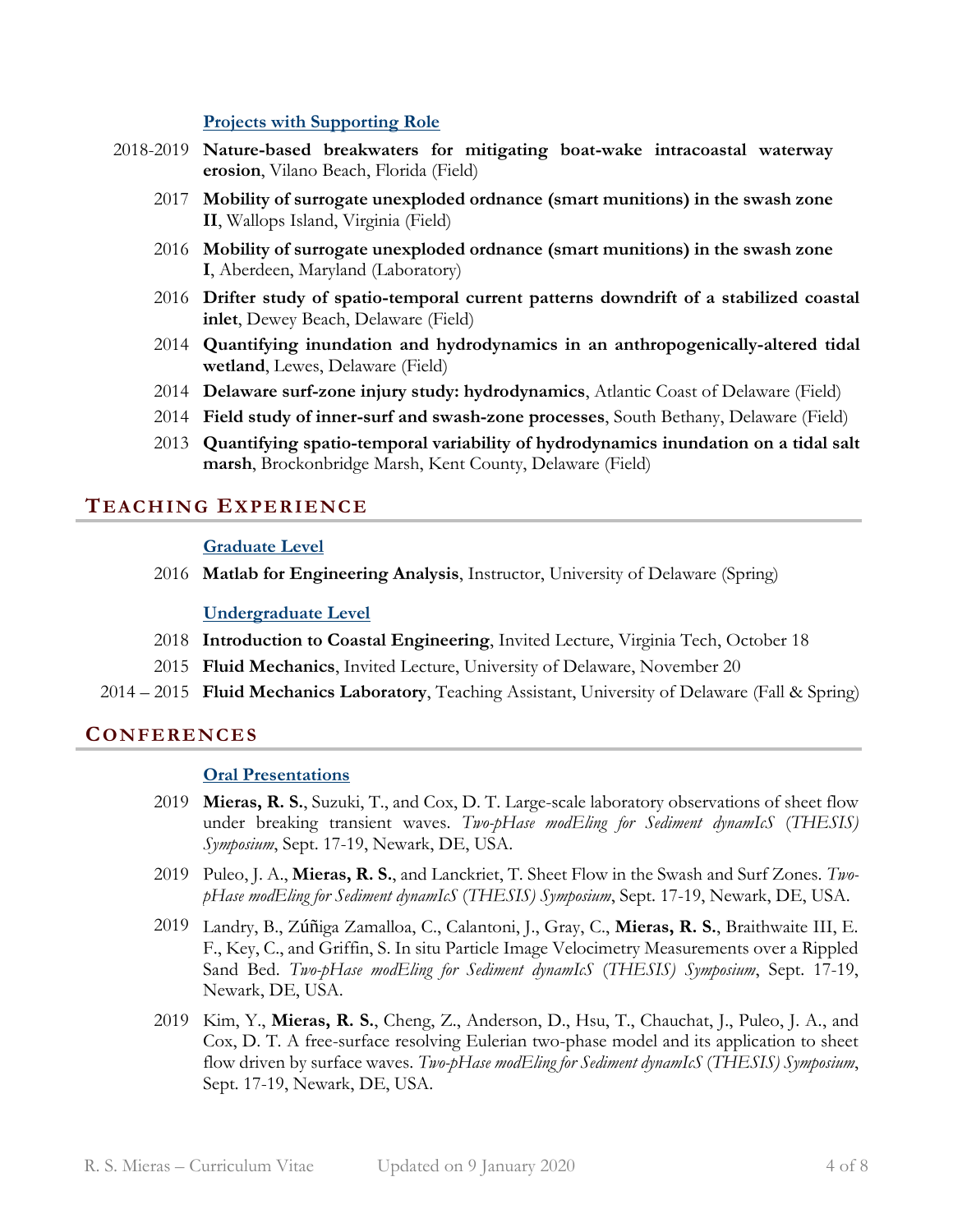- 2018 **Mieras, R. S.**, Swann, C., Braithwaite III, E. F., Hode, A., and Calantoni, J. Observations of near bed turbulent production and dissipation on the inner shelf at Pt. Sal. *AGU Fall Meeting*, Dec. 10-14, Washington, DC, USA.
- 2018 Landry, B., Zúñiga Zamalloa, C., **Mieras, R. S.**, Key, C., Braithwaite III, E. F., Gray, C., Griffin, S., and Calantoni, J. Adapting Laboratory Instrumentation to Observe Sand Ripple Dynamics in the Nearshore. *AGU Fall Meeting*, Dec. 10-14, Washington, DC, USA.
- 2018 **Mieras, R. S.**, Swann, C., Braithwaite III, E. F., Hode, A., and Calantoni, J. Observations of near bed turbulent production and dissipation on the inner shelf at Pt. Sal. 5<sup>th</sup> Young *Coastal Scientists and Engineers Conference - Americas*, Nov. 9-11, Merida, Yucatan, Mexico.
- 2018 **Mieras, R. S.**, Puleo, J. A., Anderson, D., Cox, D. T., Hsu, T., and Calantoni, J. Observations of horizontal and vertical sediment fluxes on a sandbar in the suspended and sheet flow layers. *Int. Conf. on Coastal Engineering*, July 30 – Aug. 3, Baltimore, MD, USA.
- 2018 Kim, Y., **Mieras, R. S.**, Cheng, Z., Hsu, T., and Puleo, J. A. Modeling sheet flow under breaking waves on a surf zone sandbar. *Int. Conf. on Coastal Engineering*, July 30 – Aug. 3, Baltimore, MD, USA.
- 2018 Kim, Y., **Mieras, R. S.**, Cheng, Z., Hsu, T., and Puleo, J. A. An Eulerian two-phase simulation of wave-induced sediment transport on a surf zone sandbar. *Ocean Sciences Meeting*, Feb. 11-16, Portland, OR, USA.
- 2017 Swann, C., Frank, D., **Mieras, R. S.**, Penko, A., Braithwaite III, E. F., Hagg, R., and Calantoni, J. Observations of munitions mobility during a nor'easter at Wallops Island. *AGU Fall Meeting*, Dec. 10-14, New Orleans, LA, USA.
- 2017 **Mieras, R. S.**, Puleo, J. A., Anderson, D., Cox, D. T., and Hsu, T. Large-scale experimental observations of wave-induced sediment transport over a surf zone sandbar. *4 th Young Coastal Scientists and Engineers Conference - Americas*, Aug. 21-23, Dauphin Island, AL, USA.
- 2017 Kim, Y., **Mieras, R. S.**, Cheng, Z., Hsu, T., and Puleo, J. A. An eulerian three-phase model for sheet flow under breaking waves. 4<sup>th</sup> Young Coastal Scientists and Engineers Conference -*Americas*, Aug. 21-23, Dauphin Island, AL, USA.
- 2017 **Mieras, R. S.,** Puleo, J. A., Anderson, D., Cox, D. T., and Hsu, T. Large-scale experimental observations of wave-induced sediment transport over a surf zone sandbar. *8 th International Conference on Coastal Dynamics*, June 11-16, Helsingør, Denmark.
- 2017 Kim, Y., Cheng, Z., Hsu, T., **Mieras, R. S.**, and Puleo, J. A. A numerical investigation of sheet flow under non-breaking and breaking waves. 8<sup>th</sup> International Conference on Coastal *Dynamics*, June 11-16, Helsingør, Denmark.
- 2016 Anderson, D., Cox, D. T., **Mieras, R. S.**, Puleo, J. A., and Hsu, T. Instantaneous Sediment Bed Level Response to Wave-induced Pore-pressure Gradients on a Surf zone Sandbar. *AGU Fall Meeting*, Dec. 11-16, San Francisco, CA, USA.
- 2016 **Mieras, R. S.**, Puleo, J. A., Anderson, D., Cox, D. T., and Hsu, T. Wave-induced sheet flow on a sandbar: roles of the pressure gradient and bed shear stress. *53rd Society of Engineering Science Technical Meeting*, Oct. 2-5, College Park, MD, USA.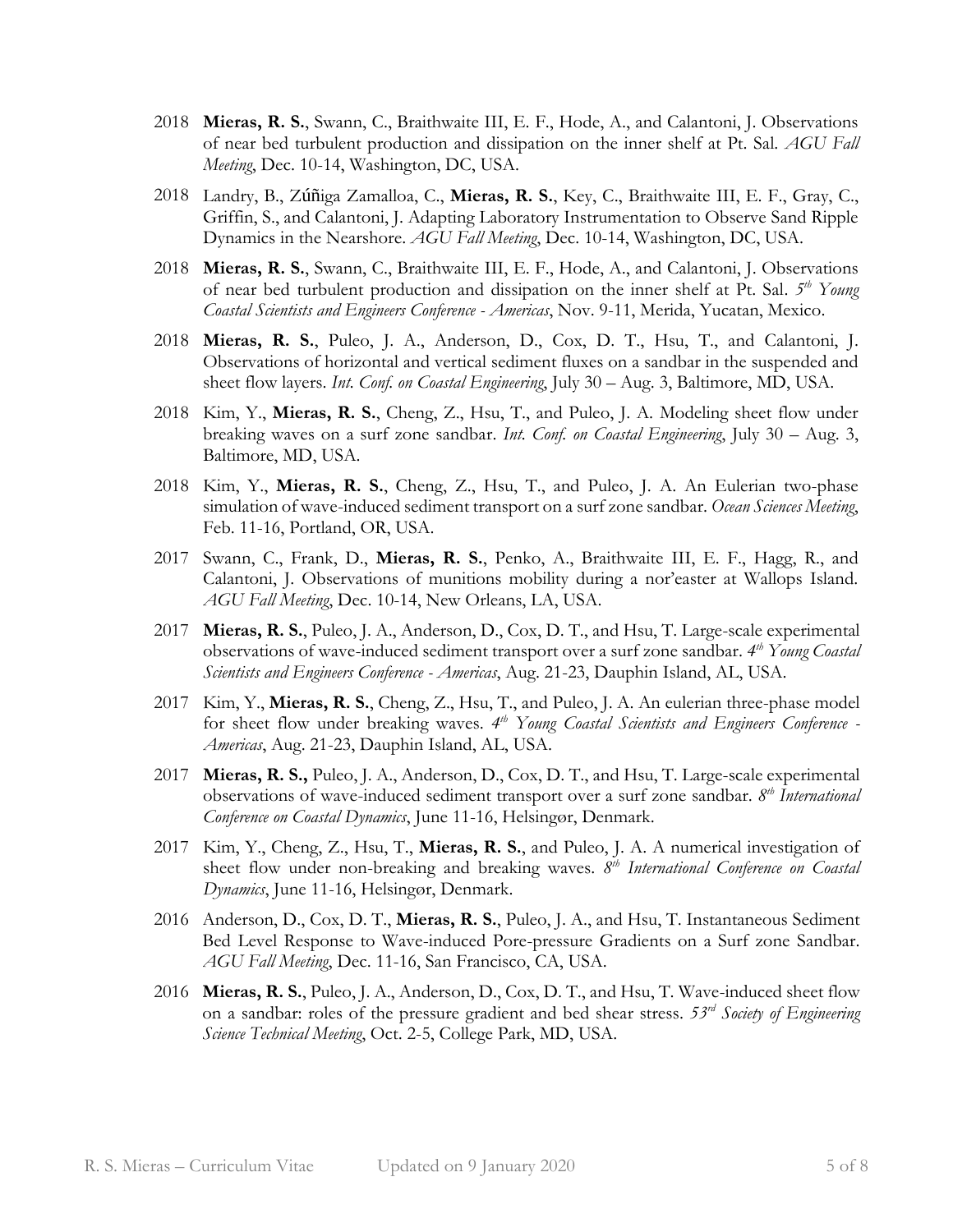- 2016 **Mieras, R. S.**, Puleo, J. A., Anderson, D., Cox, D. T., and Hsu, T. Large-scale experimental observations of wave-induced sheet flow on a sandbar: roles of bed shear stress and pressure gradient. *3 rd Young Coastal Scientists and Engineers Conference - Americas*, June 13-15, Kingston, Ontario, Canada.
- 2015 **Mieras, R. S.** and Puleo, J. A. Near-bed sediment transport over a sandbar under breaking waves. *2 nd Young Coastal Scientists and Engineers Conference - North America*, July 27-29, Newark, DE, USA.
- 2014 **Mieras, R. S.**, Kirby, J. T. and Shi, F. The frictional nature of tidal propagation in channelized estuaries, with application to a tidal marsh in Delaware. *1 st Young Coastal Scientists and Engineers Conference - North America*, July 9-11, Newark, DE, USA.
- 2014 **Mieras, R. S.**, Kirby, J. T. and Shi, F. Modeling the response of a tidally-driven salt marsh with a complex channel network. *Delaware Wetlands Conference*, Jan. 30, Dover, DE, USA.

#### **Poster Presentations**

- 2019 Calantoni, J., Kelley, M. M., Simeonov, J., Braithwaite III, E. F., Key, C., Griffith, S., Hode, A., **Mieras, R. S.**, Phillip, R., Landry, B., Ye, L., Hsu, T., and Manning, A. Variability of sediment observations across the sand-mud inner shelf near Ocean City Inlet. *AGU Fall Meeting*, Dec. 9-13, San Francisco, CA, USA.
- 2019 Kelley, M. M., Simeonov, J., Calantoni, J., Braithwaite III, E. F., Key, C., **Mieras, R. S.**, Griffith, S., Hode, A., Gough, M., and Phillip, R. Hydrodynamic and sediment observations across the sand-mud inner shelf near Ocean City Inlet. *AGU Fall Meeting*, Dec. 9-13, San Francisco, CA, USA.
- 2019 Kelley, M. M., Simeonov, J., Calantoni, J., Braithwaite III, E. F., Key, C., **Mieras, R. S.**, Griffith, S., Hode, A., and Gough, M. Observations across the sand-mud inner shelf during the Multi-Phase Turbulence EXperiment (MPTEX). *GSA Annual Meeting*, Sept. 22-25, Phoenix, AZ, USA.
- 2019 Bateman, S., Palmsten, M., Penko, A., and **Mieras, R. S.** Probabilistic prediction of sediment resuspension using a Bayesian network. *Two-pHase modEling for Sediment dynamIcS* (*THESIS) Symposium*, Sept. 17-19, Newark, DE, USA.
- 2018 Swann, C., **Mieras, R. S.**, Simeonov, J., Braithwaite III, E. F., Colosi, J., and Calantoni, J. Field observations of internal waves and bottom boundary layer processes along the California inner shelf. Poster OS23G-1716, *AGU Fall Meeting*, Dec. 10-14, Washington, DC, USA.
- 2018 Swann, C., **Mieras, R. S.** Calantoni, J., Simeonov, J., Allen, R., Braithwaite III, E. F., et. al. Field observations of turbulent bottom boundary layer processes along the inner shelf. Poster CD14C-0077, *Ocean Sciences Meeting*, Feb. 11-16, Portland, OR, USA.
- 2016 **Mieras, R. S.**, Puleo, J. A., Anderson, D., Cox, D. T., and Hsu, T. From the sand bed to the free surface: an experimental study of wave-induced sediment transport over a sandbar. Poster OS23B-2039, *AGU Fall Meeting*, Dec. 11-16, San Francisco, CA, USA.
- 2016 Kim, Y., Cheng, Z., Hsu, T., **Mieras, R. S.**, and Puleo, J. A. A numerical study of waveinduced sediment transport - coupling sedFoam and waves2Foam. *AGU Fall Meeting*, Dec. 11-16, San Francisco, CA, USA.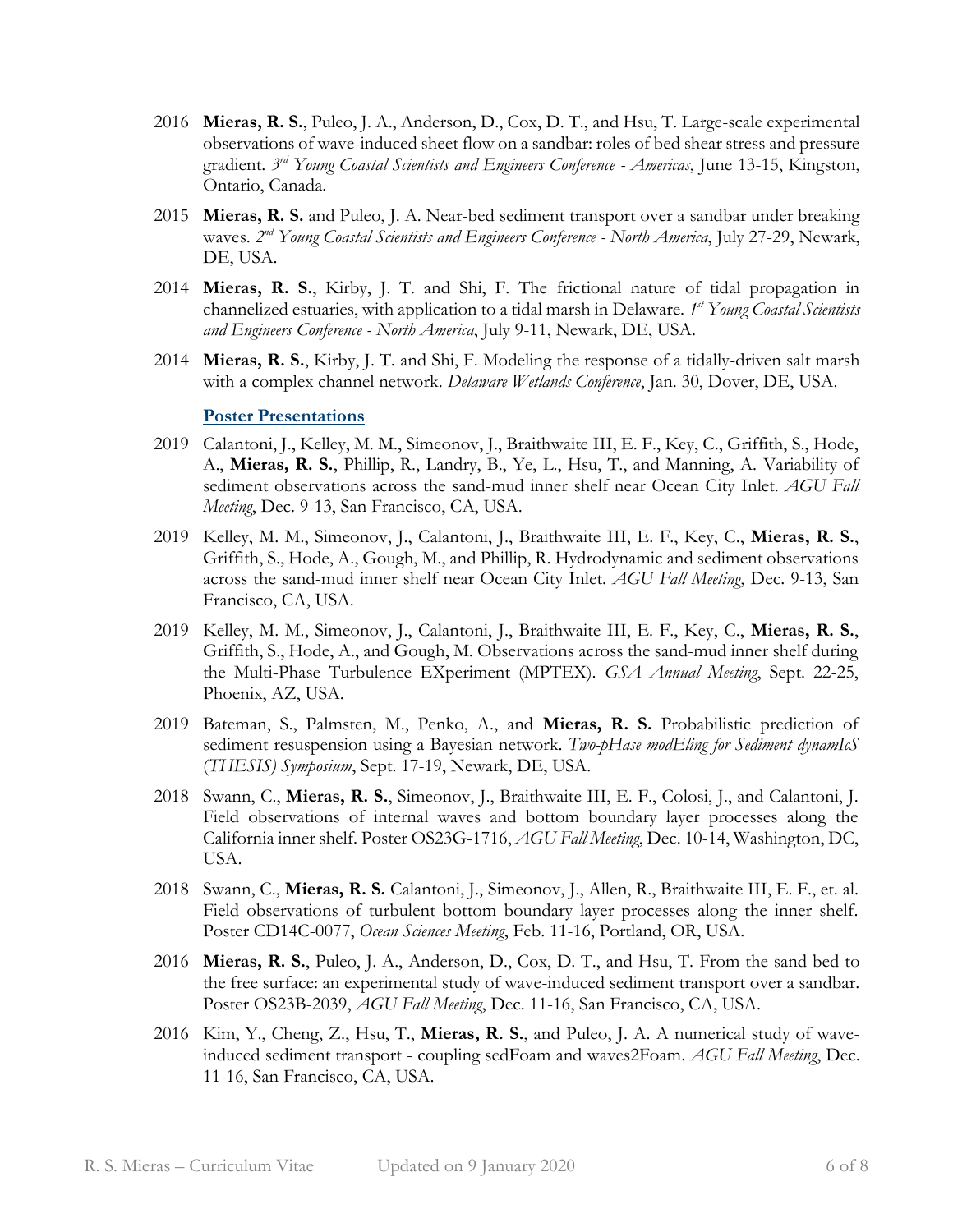2016 **Mieras, R. S.**, Puleo, J. A., Anderson, D., Cox, D. T., Hsu, T., and Kim, Y. Sheet flow measurements on a surf zone sandbar under shoaling and breaking waves. Poster EC14C-0991, *Ocean Sciences Meeting*, Feb. 21-26, New Orleans, LA, USA.

# **ME NTORS HI P & ADVIS IN G**

#### 2017 – 2018 **Helena Garcia**, University of Delaware (Undergraduate)

# **PRO FES SIO NAL SE RVIC E**

- 2019 **Steering Committee Member**, Young Coastal Scientists & Engineers Conference Americas (YCSEC-A)
- 2018 present **Reviewer**, Marine Geology
- 2018 present **Reviewer**, Journal of Geophysical Research: Oceans
	- 2018 **Session Chair**, Nearshore Physical Processes, AGU Fall Meeting

# **EDU CATI O N & OU TREA C H**

- 2017 present **Webmaster**, Young Coastal Scientists & Engineers Conference Americas (YCSEC-A) [\(https://ycseca.wordpress.com/\)](https://ycseca.wordpress.com/)
	- 2017 **Organizer & Presenter**, Informal student workshop series, UD "*The best way to write a manuscript: Everything I wish somebody told me 6 years ago* "
	- 2017 **Panel Member**, Center for Integration of Research, Teaching and Learning, UD Future Faculty Conversations: "*Work-Life (Im)Balance*"
	- 2015 **Judge**, Thurgood Marshall Elementary School science fair, Newark, DE
	- 2015 **Outreach Communicator**, Wave flume demonstrations to local middle school students describing beach erosion, Newark, DE
	- 2014 2015 **Outreach Communicator**, Coast Day demonstrations about beach erosion using a smallscale wave flume, Lewes, DE

# **PRO FES SIO NAL MEMB ERS HI P & RE GIS TRATI O N**

- 2018 present **Member** American Shore and Beach Preservation Association (ASBPA)
- 2016 present **Member** American Geophysical Union (AGU)
	- 2011 **Engineer in Training** (EIT) Texas Board of Professional Engineers

# **PRO FES SIO NAL EX PERIE N CE**

- 2010 **Student Intern**, Naval Research Enterprise Internship Program (NREIP), United States Naval Academy, U.S. Navy (Summer)
- 2008 **Calculus I Help Session Leader**, Texas A&M University, Dept. of Mathematics (Fall)